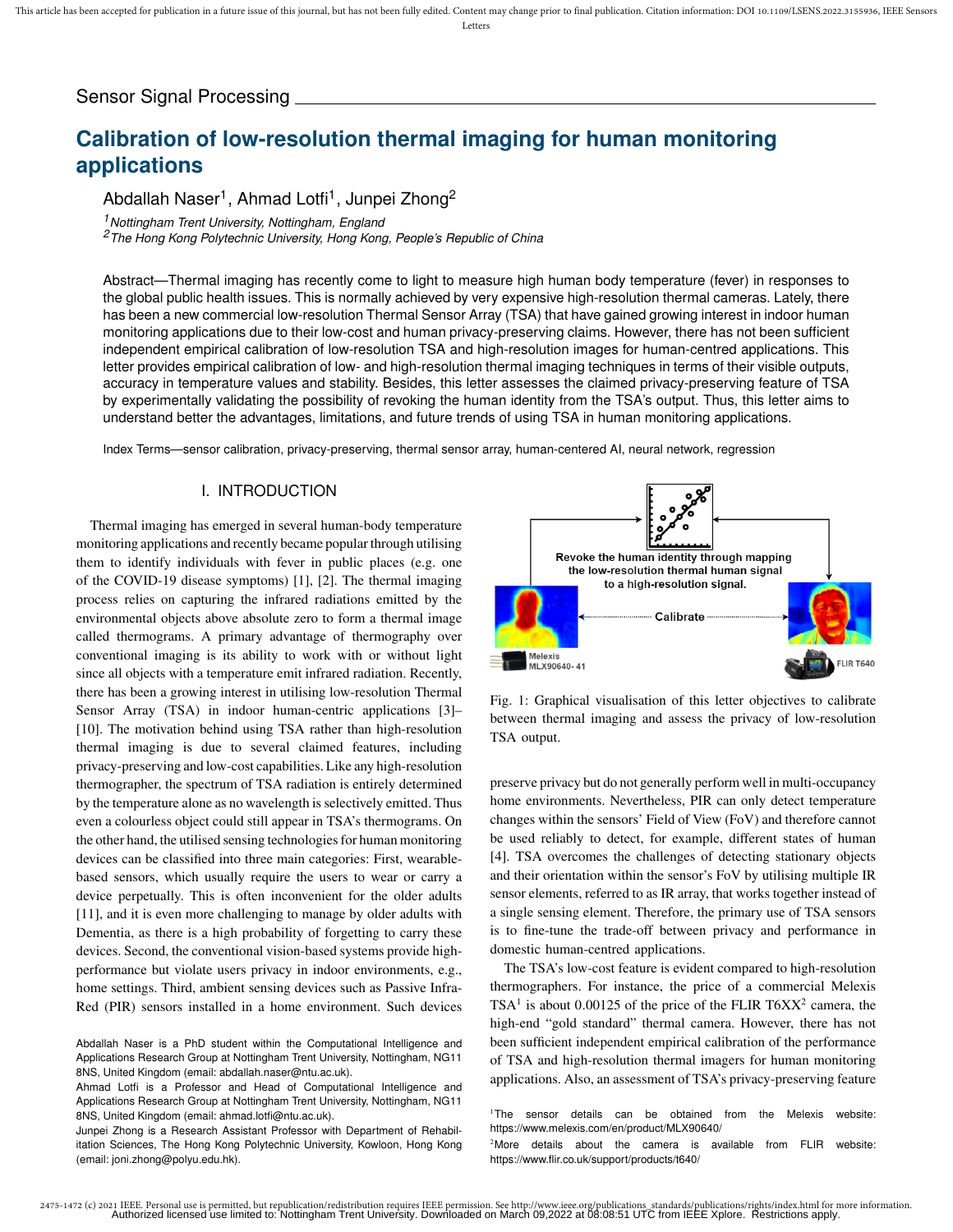in cloud-based human-centric applications has been missed in the previous work to experimentally validate the advantage of TSA over ordinary and high-resolution thermal imagers to maintain human privacy in indoor environments.

This letter aims to provide a better understanding of the advantages, limitations and future trends of using TSA in human-centred applications by addressing the following specific objectives.

- to perform a visual thermal calibration of a high-resolution and high-cost imager with low-resolution and low-cost TSA;
- to perform temperature accuracy and stability calibration for various TSA sensors and high-resolution thermal imager;
- to validate the claimed privacy-preserving feature of TSA in cloud-based human monitoring applications.

The above study objectives, which have been visually illustrated in Fig. 1, have been achieved using four thermal imagers, one TSA with the resolution of  $16 \times 12$ , two TSAs with the resolution of  $32 \times 24$ , and one high-resolution thermal imager with the resolution of  $640 \times 480$ . A detailed description of their experimental calibration is provided below.

### II. VISUAL THERMAL CALIBRATION

Thermal imagers capture the thermal energy of objects in the FoVs and output as a temperature matrix. The temperature matrix visualisation is performed by applying a colour mapping scheme to create a visual image. Thus, thermal imagers could be considered as an image converter from the radiant thermal energy to the visible images. Therefore, there are specific attributes for determining the quality of the image: Accuracy, constant pattern noise and thermal sensitivity.

Figs. 2(a), 2(b), and 2(c) show a visual calibration on the obtained temperature matrices post applying the same colour map scheme using TSA with  $16 \times 12$  and  $32 \times 24$  resolution versus high-resolution imager with  $640 \times 480$  resolution, all captured at the same distance. Remarkable observations can be deduced from this visual calibration. First, the edges of the objects in the TSA output were not well preserved compared to the high-resolution imaging output. Second, the warmest region (maximum temperature values) that appears in all visual calibrations is the human face. However, the scale of temperature variations drops when the image resolution decreases. This is due to the fact that each temperature value (pixel) in the imaging output represents the average temperature of a wider inspection area for a lower resolution imager. This justifies the clear appearance of the human face in the high-resolution image and its high accuracy even in the detection of a small heat bump under the human lips in Fig. 2(c).

The noise affecting thermography in indoor human-centred applications can be classified into two categories: (1) external noise, e.g. a cup of warm tea or ice cream, (2) thermal noise induced by the human movement. Although external noises affect the colour map scale of both high and low thermal images, human-induced noise appears to be more serious in low-resolution thermal imaging. Fig. 3 demonstrates two types of human-induced noise on the TSA output. The first is caused by a swift human movement that can be seen around the thermal human presence, while the second noise affects both low and high-resolution thermal images as it is caused by prolonged human contact with environmental objects such as a chair.



Fig. 2: A visual calibration on colour mapped temperature matrices obtained using different thermal imaging resolutions, (a) TSA with  $16\times12$  resolution, (b) TSA with  $32\times24$  resolution, (c) high-resolution imager with  $640 \times 480$ .



Fig. 3: TSA is sensitive to thermal noise induced from a recent human movement and prolonged human contact with environmental objects such as a chair.

## III. TEMPERATURE VALUE CALIBRATION

The visual calibration demonstrated the potential of low and highresolution thermal imaging in stationary and moving human detection. However, thermal imaging provides more useful information than conventional imaging, which is human temperature. This section investigates the reliability and accuracy of the human temperature acquired using different TSA resolutions. Fig. 4 shows an experimental calibration of human skin temperature accuracy using different resolution thermal imagers placed at the same human to sensor distance. The first calibration shown in Fig. 4(a) is concerned with assessing the stability of the same TSA resolution. In particular, two TSAs with the resolution of  $32 \times 24$  have been used with a human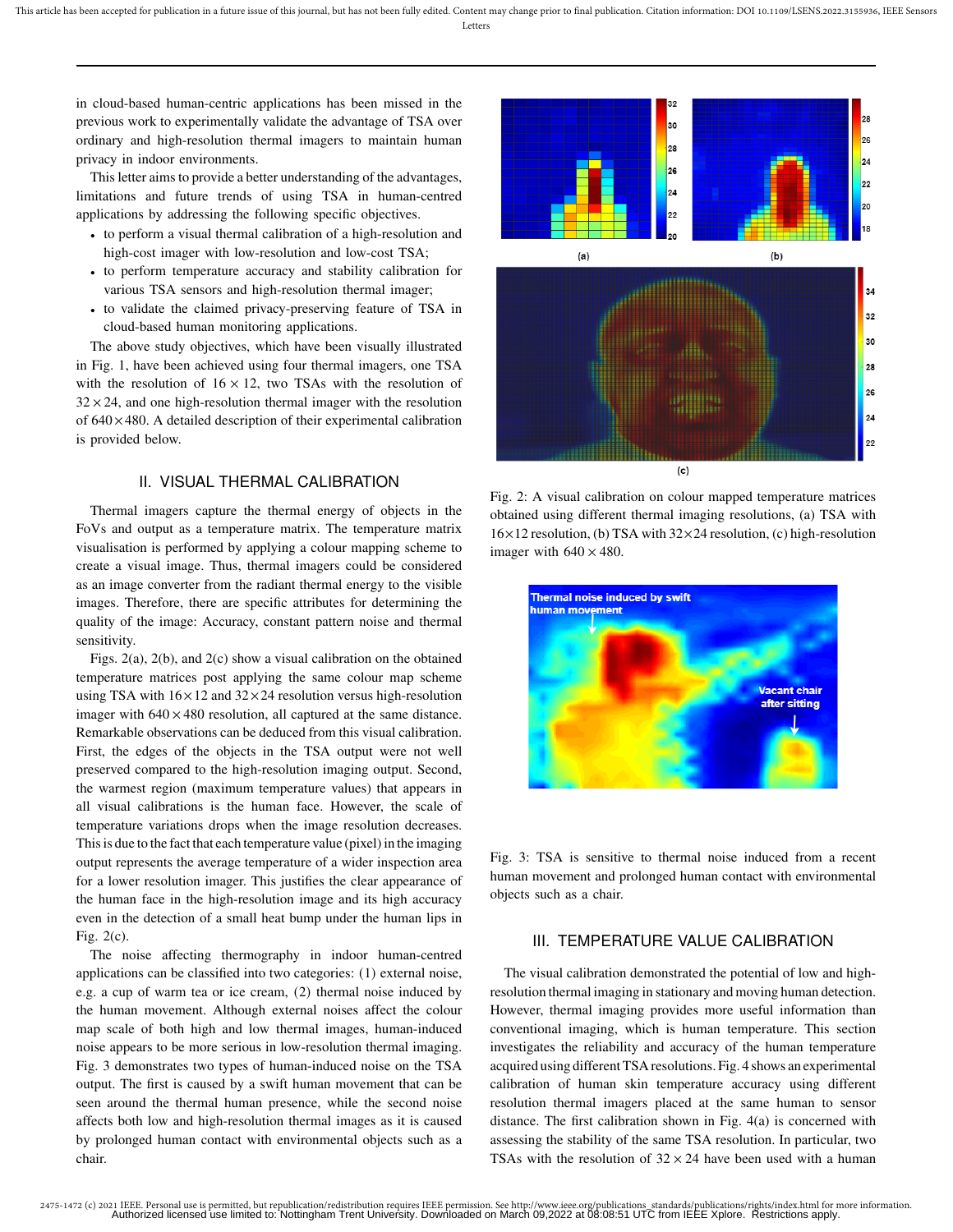

Fig. 4: An empirical calibration of acquired human skin temperature using, (a) same TSA resolution, (b) different TSA resolution with a high-resolution thermal imager on a different human to sensor distance.

moving in their FoVs. It can be observed from Fig. 4(a) that the TSA is a well-stabilised sensor in acquiring the temperature value.

In the second calibration experiment, a high-resolution imager has also been used with a human moving from a close human to sensor distance to a far distance in the sensors' FoVs in addition to two different TSA resolutions. The result of this experiment are illustrated in Fig. 4(b). It can be concluded from these results that there is a linear relationship between all of the thermal imagers regardless of their resolution. Specifically, the lower resolution TSA has a higher temperature value of  $2^{\circ}C$  in a linear relationship. Moreover, the lowest resolution TSA seems to be more accurate than the higher resolution one with reference to the result of the high-resolution thermal imager. Besides, the acquired temperature values vary with the distance between the object and the sensor positions on all the used thermal imagers.

# IV. PRIVACY ASSESSMENT OF LOW-RESOLUTION THERMAL IMAGING

Unlike high-resolution thermal imagers, identifiable human information is not clear enough to identify human identity in the TSA's output. Therefore, it has been claimed that TSA is a privacypreserving sensing approach. An empirical privacy assessment has been conducted to verify the possibility of reconstructing the lowresolution thermal image to invoke identifiable human information from the TSA's output.

The analysis performed to validate the privacy-preserving feature of TSA is based on exploring if there is a relationship between low-resolution and high-resolution imaging. Thus, low-resolution images can be converted using this relationship to high-resolution images. Technically, to perform a regression analysis to estimate the relationship between independent variables (low-resolution images) and dependent variables (high-resolution images). In this letter, a twolayer feed-forward neural network is trained to solve this regression problem. The network input is the low-resolution data, while the output is the high-resolution data. The weight of the network is updated using Levenberg-Marquardt optimisation [12].

Given a set of *m* pairs  $(x_i, y_i)$  of low-resolution image and high resolution image. The primary goal of the optimisation algorithm is to find the parameters  $\beta$  of the network model  $f(x, \beta)$  to minimise the sum of the squares of the deviations  $S(\beta)$  as follow:

$$
\hat{\beta} \in \operatorname{argmin}_{\beta} S(\beta) \equiv \operatorname{argmin}_{\beta} \sum_{i=1} [y_i - f(x_i, \beta)]^2 \tag{1}
$$

where  $\hat{\beta}$  is is the estimate of parameters  $\beta$ .

In the first experiment, a dataset of 916 low-resolution images and 916 high-resolution images were collected simultaneously for various indoor environmental thermal objects, including human subjects who move within the imagers FoV while facing the imagers. Each subject presents in the imagers' FoV separately at the time of acquisition. To have the same size of input and output network layers, high-resolution images resized to  $32 \times 24$ , the TSA output resolution. Further, the thermal images have also been converted from matrix to vector form. The data set was divided randomly into 70%, 15%, and 15% for training, validation, and testing. The *-value is used as a network* evaluation matrix to report the extent to which the regression model can convert low-resolution images to high-resolution images and was 0.93691, 0.74869, 0.7128 and 0.85879 for training, validation, testing, and all of them, respectively.

The results above demonstrate the ability of the method to convert a low-resolution thermal signal into a high-resolution thermal signal. However, the result of the testing subset were 0.7128, which is not as good as the performance of the training subset. On the other hand, the aim of this experiment is to validate the claimed privacy-preserving feature of the TSA for human-centred applications. Therefore, a second data set was collected in the presence of a human in all the acquired scenes. The dataset contains 96 low-resolution images and 96 high-resolution images. The regression model achieves *-values* of 0.93912, 0.93287, 0.92174 and 0.93287 for training, validation, testing, and all of them, respectively. Fig. 5 shows the regression plots of the relationship between the acquired human presence in the low and high-resolution thermal images. Building on top of this, the identifiable human information may not be as private as claimed